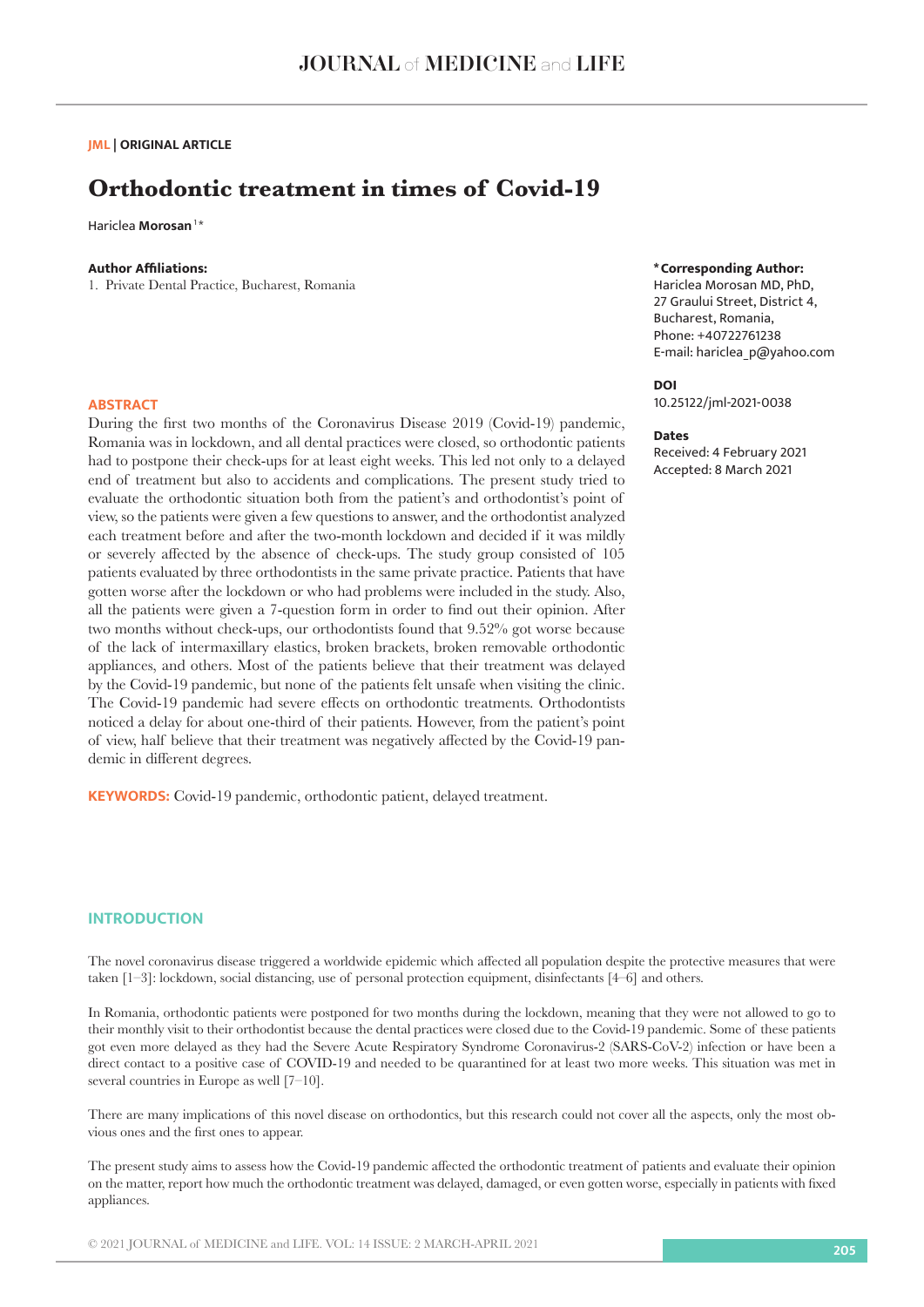# **MATERIAL AND METHODS**

The conducted study took place inside an orthodontic private practice in Bucharest, Romania. For this study, three orthodontists evaluated their given patients; the criteria were if and which patients have gotten worse after the lockdown, which stayed the same, and which had problems and complications like broken brackets or lack of intermaxillary elastics. All the data needed was collected into a table. The study group consisted of 105 patients, both children and adults.

The orthodontic patients or their parents were given a form consisting of 7 questions. No personal data was given, and the patients signed a consent to participate in the present survey. The questions are:

- 1. How did the Covid-19 pandemic affect your orthodontic treatment? Did you feel safe coming every month for a check-up during this pandemic?
- 2. Do you consider that the protection measures against Covid-19 from the orthodontic practice are necessary?
- 3. Do you think the doctor-patient relationship was negatively affected by wearing the personal protection equipment?
- 4. When do you think we will come back to normal (no masks and no social distancing)?
- 5. For parents: did you notice new vicious habits like nail-biting, lip/finger sucking of your child since the beginning of the Covid-19 pandemic?
- 6. Did you notice a predisposition towards teeth clenching and grinding during the daytime or at night since the beginning of the Covid-19 pandemic?
- 7. For the statistical processing of the data from the current study, Microsoft Excel (Microsoft Office 2015), Google Docs and Google Drive were used.

## **RESULTS**

The study group included 105 orthodontic patients, 51 children, and 54 adults with orthodontic treatment started before February 2020. Three orthodontists from a private practice analyzed their patients before and after the two-month lockdown, and the data was centralized in Table 1. Regarding the patient's opinion, 57.14% believe that their treatment was negatively affected by the Covid-19 pandemic in different degrees, as shown in Figure 1.

Most patients felt safe coming monthly to the orthodontic practice for check-ups (82.85%). Also, 17.15% were just a little bit scared, but none of them felt unsafe. The diagram is shown in Figure 2.

The supplementary measures taken by the private practice were considered necessary by 85.71% of the patients, while 5.71% believed they were not mandatory. The complete details are shown in Figure 3.

The parents of children with orthodontic treatment believe that the doctor-patient relationship was not affected by wearing personal protection equipment in any way. We need to take into consideration the fact that all these children established a relationship with their doctor before the Covid-19 outbreak when they could see each other's faces, and the doctor did not wear all the protection equipment.

Trying to look for positive thinking among patients, we discovered that most of them (42.85%) believe that we will be returning to normal by 2022. All the different opinions are listed in Figure 4.

Our present study also included 51 children, for which we tried to assess the level of stress expressed through vicious habits that may have been noticed from the beginning of the Covid-19 pandemic. When being asked, only 11.76% of parents reported new oral habits in their children (Figure 5).

| Table 1. Patients' orthodontic situation after lockdown. |                               |                                     |                                |
|----------------------------------------------------------|-------------------------------|-------------------------------------|--------------------------------|
| Patient's<br>age                                         | <b>Condition got</b><br>worse | <b>Condition</b><br>stayed the same | <b>Condition got</b><br>better |
| $9 - 11$                                                 | $\mathcal{P}$                 | 7                                   | 18                             |
| $12 - 16$                                                | 1                             | $\overline{4}$                      | 13                             |
| $17 - 20$                                                | 3                             | 6                                   | 17                             |
| $21+$                                                    | $\overline{4}$                | 8                                   | 22                             |
| Total %                                                  | 9.52%                         | 23.81%                              | 66.67%                         |

We also tried to measure the stress level to which the adult orthodontic patients were exposed during this global situation, and we noted the clenching and teeth grinding that occurred since the beginning of the Covid-19 pandemic. 17.14% of the adult orthodontic patients started grinding and clenching teeth after the Covid-19 outburst (Figure 6).

# **DISCUSSION**

On a regular basis, each month, the orthodontists notice an improvement in occlusion, teeth alignment for all their patients as a result of the orthodontic treatment they are conducting. However, last spring, patients were postponed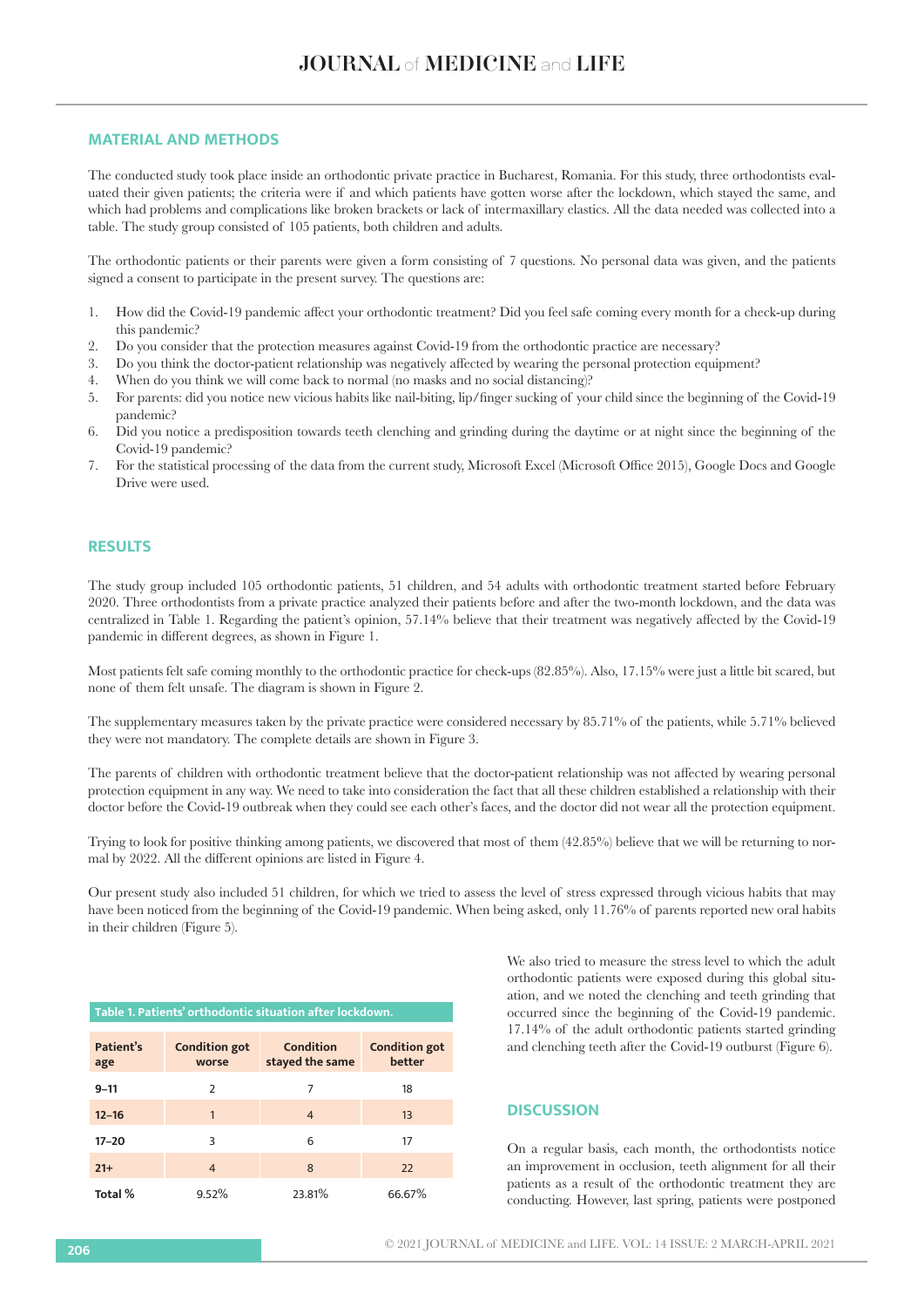**just a** 





for two months because of the lockdown, being in touch with their orthodontist only by telephone or internet [11-13]. This situation child since the beginning of the Covid-19 pandemic of the Covid-19 pandemic mandemic. The control of patients through a orthodontic appliances and others. This situation poses a serious question mark to the orthodontic man had a few implications which, in our clinic, were centralized as follows: only 66.67% of the orthodontic patients got better after the 2 months without check-ups, while 9.52% got worse because of the lack of intermaxillary elastics, broken brackets, broken removable period of crisis like this one [14–16].

© 2021 JOURNAL of MEDICINE and LIFE. VOL: 14 ISSUE: 2 MARCH-APRIL 2021 **<sup>207</sup>**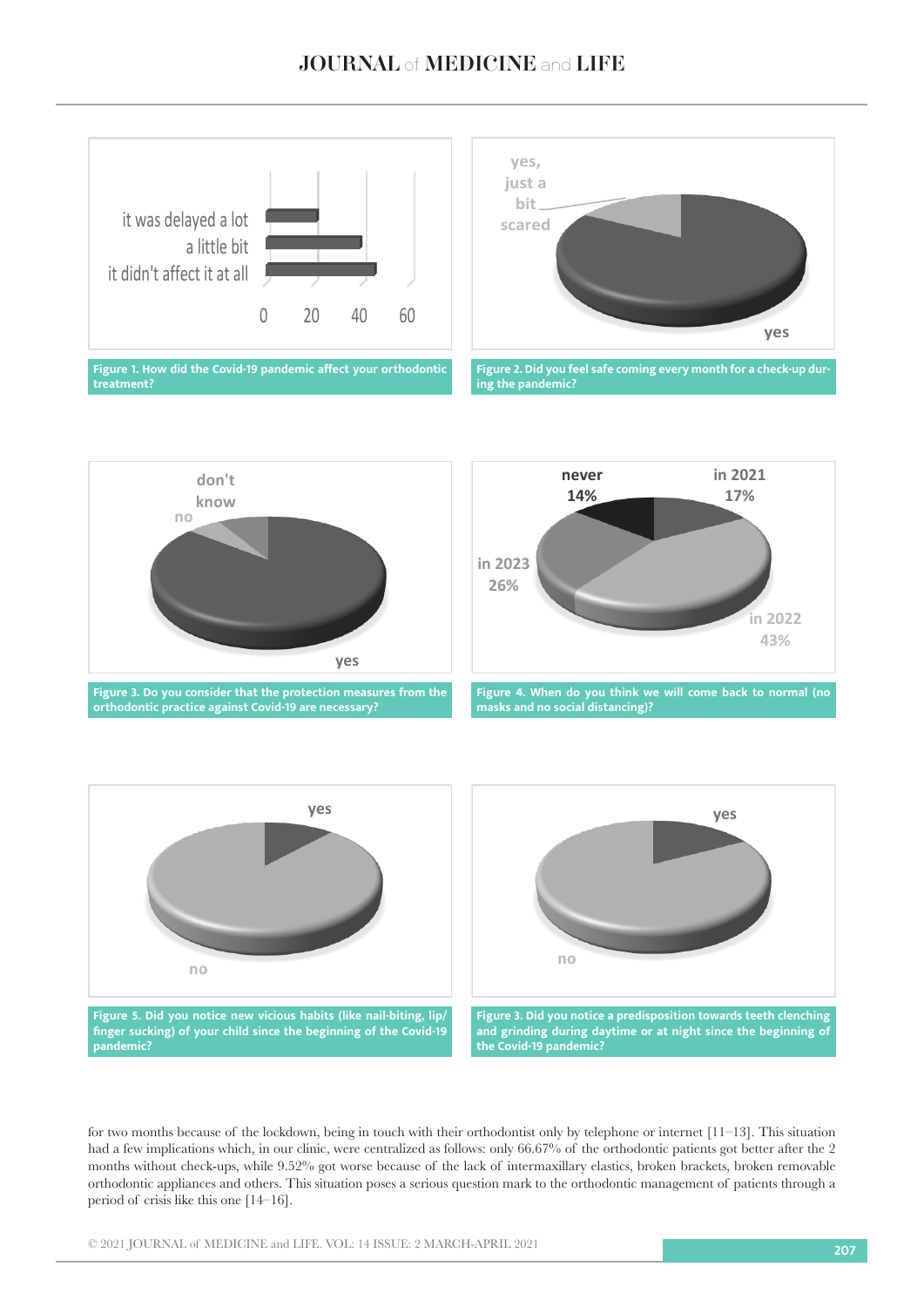Most of the patients believe that their treatment was delayed by the Covid-19 pandemic – 57.14% – a rather small number, considering that all patients included in this study had started their orthodontic treatment before February 2020. From the specialist's point of view, it is evident that for all of them, two months without check-ups means for sure at least a delay in results. On the other hand, many patients might have been at the beginning of their orthodontic treatment when the alignment of teeth was still incomplete, so during the lockdown, the teeth "took their time" to align fully.

During these last pandemic months, the orthodontists tried to make the dental practice a safe place for the patients as the new coronavirus is known to be spread through aerosol particles [17, 18], so it is a joyful moment to find out that none of the patients felt unsafe when visiting the clinic for monthly check-ups. However, a small part of the patients,  $17.15\%$ , felt safe but also a little bit scared – a normal reaction if we take into consideration all the official data, which was quite imprecise at some point [3, 20].

Most of the questioned patients considered the new regulations for protection against Covid-19 as necessary, meaning they understood why they sometimes have to wait outside the clinic not to overcrowd the waiting room or use hand disinfectant each time they enter the office [21].

Most of the patients in our private practice (43%) believed that things would be coming back to normal in 2022, so they keep their positivity level up, considering that specialists hope that it will happen by 2023 [5–7]. However, there is a small percentage of 14% who think that we will never come back to normal, showing not only the lack of hope but also the fact that they have accepted this situation.

It is well known that during this last pandemic year, the stress level for everybody went high [8–10, 19]. Our measuring tool was the vicious oral habits. Surprisingly, there was no significant difference between children and adults, and their new oral habit rates were lower than we expected - 17% for adults and 11.7% for children. This fact might show that most of the questioned patients found other ways to cope with the stress during this period.

# **CONCLUSION**

The Covid-19 pandemic had severe effects on orthodontic treatments; orthodontists noticed a delay for about one-third of their patients. However, from the patient's point of view, half believe that their treatment was negatively affected by the Covid-19 pandemic in different degrees. Almost all orthodontic patients found a safe place when coming to the orthodontist's office every month, meaning they trust their doctor and believe that the new regulations are effective.

## **ACKNOWLEDGMENTS**

## **Consent to participate**

Written informed consent was obtained from the participants.

#### **Conflict of interest**

The authors declare that there is no conflict of interest.

#### **REFERENCES**

1. Caprioglio A, Pizzetti GB, Zecca PA, Fastuca R, Maino G, Nanda R. Management of orthodontic emergencies during 2019-NCOV. Prog Orthod. 2020;21(1):10. Published 2020 Apr 7. doi:10.1186/s40510-020-00310-y

2. Enrico G, Elisabetta P, Giulia T, Paolo C. Dentistry and Covid-19 pandemic: operative indications post-lockdown. New Microbiol. 2021;44(1):1–11.

3. Peng X, Xu X, Li Y, Cheng L, Zhou X, Ren B. Transmission routes of 2019-nCoV and controls in dental practice. Int J Oral Sci. 2020;12(1):9. Published 2020 Mar 3. doi:10.1038/s41368-020-0075-9

4. Thurner S, Klimek P, Hanel R. A network-based explanation of why most COVID-19 infection curves are linear. Proc Natl Acad Sci U S A. 2020;117(37):22684–22689. doi:10.1073/pnas.2010398117

5. Wang T, Wu Y, Lau JYN, *et al.* A four-compartment model for the COVID-19 infection-implications on infection kinetics, control measures, and lockdown exit strategie Precis Clin Med. 2020;pbaa018. Published 2020 May 28. doi:10.1093/pcmedi/pbaa018

6. World Health Organization Infection prevention and control during health care when novel coronavirus (nCoV) infection is suspected - Interim guidance 2020 Available at: https://www.who.int/publications-detail/infectionprevention-and-control-during-health-care-when-novelcoronavirus-(ncov)-infection-is-suspected-20200125. Accessed April 5, 2020.

7. Castro M, Ares S, Cuesta JA, Manrubia S. The turning point and end of an expanding epidemic cannot be precisely forecast. Proc Natl Acad Sci U S A. 2020;117(42):26190–26196. doi:10.1073/pnas.2007868117

8. Qiu J, Shen B, Zhao M, *et al.* A nationwide survey of psychological distress among Chinese people in the COVID-19 epidemic: implications and policy recommendationsGeneral Psychiatry 2020;33:e100213. doi: 10.1136/gpsych-2020-100213

9. Suri S, Vandersluis YR, Kochhar AS, Bhasin R, Abdallah MN. Clinical orthodontic management during the COVID-19 pandemic. Angle Orthod. 2020;90(4):473–484. doi:10.2319/033120-236.1

10. Serafini G, Parmigiani B, Amerio A, Aguglia A, Sher L, Amore M. The psychological impact of COVID-19 on the mental health in the general population [published online

ahead of print, 2020 Jun 22]. QJM. 2020;113(8):531–537. doi:10.1093/qjmed/hcaa201

11. Srirengalakshmi M, Venugopal A, Pangilinan PJP, *et al.* Orthodontics in the COVID-19 Era: The way forward Part 2 orthodontic treatment considerations. J Clin Orthod. 2020;54(6):341–349.

12. Cotrin P, Peloso RM, Oliveira RC, *et al.* Impact of coronavirus pandemic in appointments and anxiety/concerns of patients regarding orthodontic treatment. Orthod Craniofac Res. 2020;23(4):455–461. doi:10.1111/ocr.12395

13. Checchi V, Bellini P. Bencivenni D., Consolo U., COVID-19 Dentistry-Related Aspects: A Literature Overview, International Dental Journal, Volume 71, Issue 1, 2021, Pages 21-26, ISSN 0020-6539, https://doi. org/10.1111/idj.12601.

14. Jing Z, de Jia J. Supplementary precautions. Am J Orthod Dentofacial Orthop. 2020;158(5):631. doi:10.1016/j.ajodo.2020.07.022.

15. Turkistani KA. Precautions and recommendations for orthodontic settings during the COVID-19 outbreak: A